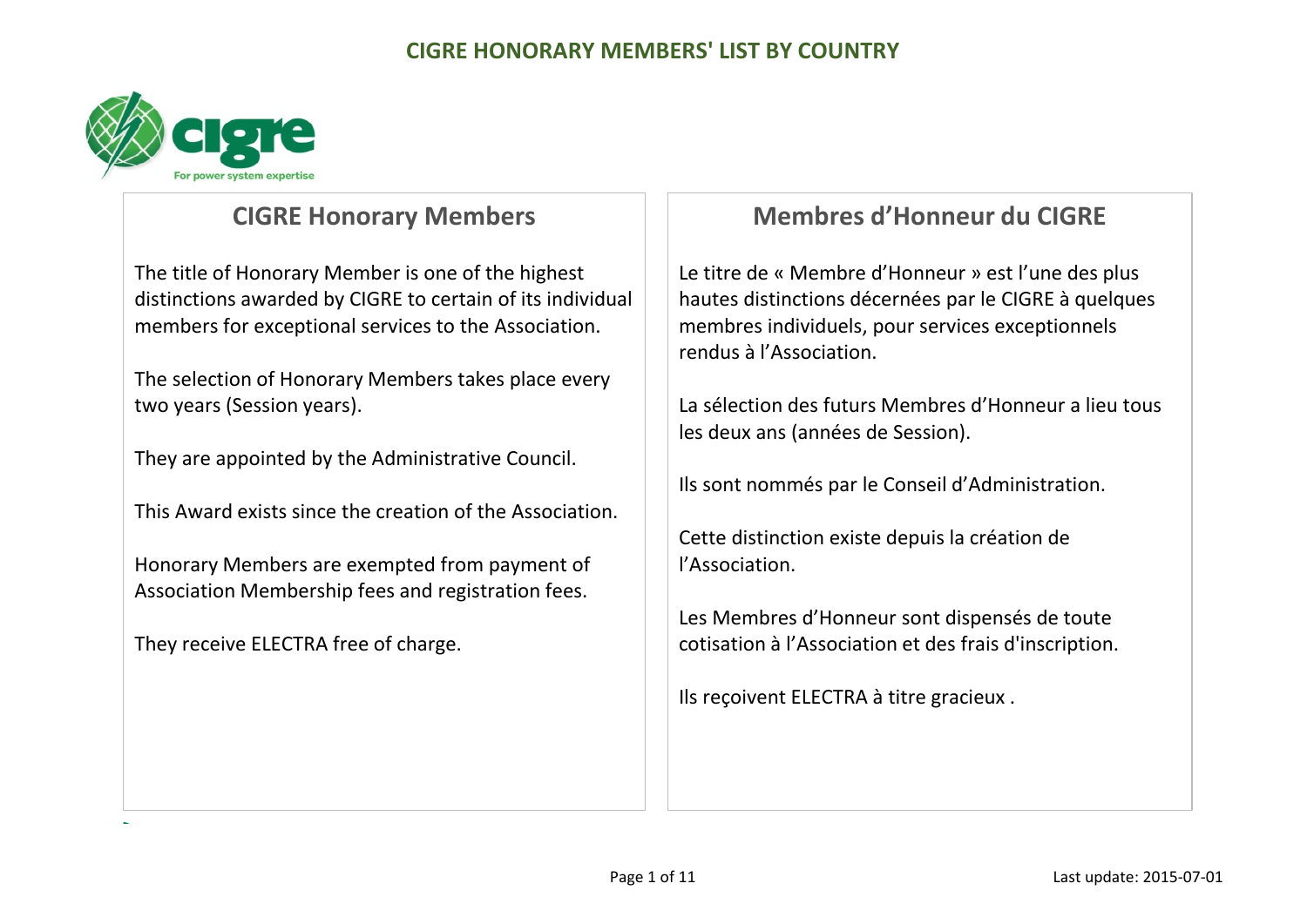|               | <b>AR-Argentina</b>           |      | <b>AU-Australia</b>  |      | <b>BE-Belgium</b>   |      |
|---------------|-------------------------------|------|----------------------|------|---------------------|------|
|               |                               |      |                      |      |                     |      |
|               | Manuel Victor GONZALEZ SABATO | 2004 | <b>Richard BEVAN</b> | 2016 | Pierre DE PAUW      | 2006 |
| Jorge NIZOVOY |                               | 2014 | David G. CROFT       | 2004 | <b>Alain ROBERT</b> | 2002 |
|               |                               |      | Philip W. DULHUNTY   | 1996 |                     |      |
|               |                               |      | <b>Terry KRIEG</b>   | 2018 |                     |      |
|               |                               |      | Phil SOUTHWELL       | 2014 |                     |      |
|               |                               |      | Peter TYREE          | 2008 |                     |      |
|               |                               |      | Graham F. VINCENT    | 2000 |                     |      |
|               |                               |      |                      |      |                     |      |
|               |                               |      |                      |      |                     |      |
|               |                               |      |                      |      |                     |      |
|               |                               |      |                      |      |                     |      |
|               |                               |      |                      |      |                     |      |
|               |                               |      |                      |      |                     |      |
|               |                               |      |                      |      |                     |      |
|               |                               |      |                      |      |                     |      |
|               |                               |      |                      |      |                     |      |
|               |                               |      |                      |      |                     |      |
|               |                               |      |                      |      |                     |      |
|               |                               |      |                      |      |                     |      |
|               |                               |      |                      |      |                     |      |
|               |                               |      |                      |      |                     |      |
|               |                               |      |                      |      |                     |      |
|               |                               |      |                      |      |                     |      |
|               |                               |      |                      |      |                     |      |
|               |                               |      |                      |      |                     |      |
|               |                               |      |                      |      |                     |      |
|               |                               |      |                      |      |                     |      |
|               |                               |      |                      |      |                     |      |
|               |                               |      |                      |      |                     |      |
|               |                               |      |                      |      |                     |      |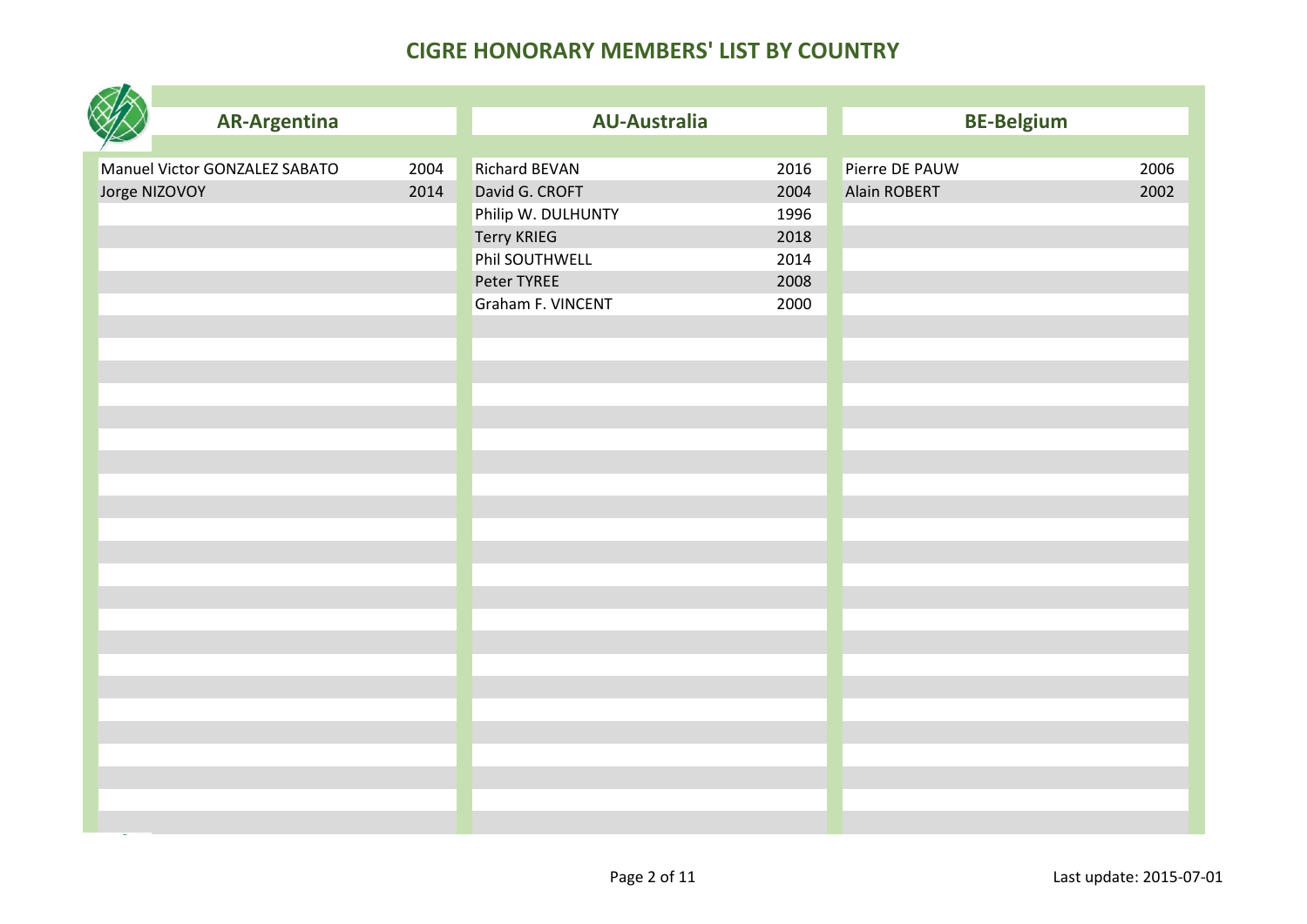| <b>BR-Brazil</b>                    |      | <b>CA-Canada</b>   |      | <b>CH-Switzerland</b> |      |
|-------------------------------------|------|--------------------|------|-----------------------|------|
|                                     |      |                    |      |                       |      |
| Paulo ESMERALDO                     | 2014 | Michel ARMSTRONG   | 2010 | Josef Anton DÜRR      | 2002 |
| Erli FIGUIEREDO                     | 2014 | <b>Yves FILION</b> | 2008 | <b>Franz BESOLD</b>   | 2012 |
| JOAO B. GUIMARAES FERREIRA DA SILVA | 2006 | Prabha KUNDUR+     | 2006 | Aldo BOLZA            | 2004 |
| José Henrique MACHADO FERNANDES     | 2012 | Sarma MARUVADA     | 1998 | Pierre BOSS           | 2010 |
| Jerzy Z.L. LEPECKI                  | 1996 | Claude RAJOTTE     | 2016 | <b>Patrick BRAUN</b>  | 2006 |
| Iony PATRIOTA de SIQUEIRA           | 2018 |                    |      | Ivan DE MESMAEKER     | 2008 |
| Marcio SZECHTMAN                    | 2008 |                    |      | Leopold ERHART        | 1996 |
| Antonio VAREJÃO de GODOY            | 2016 |                    |      | Andrew John ERIKSSON  | 1996 |
| Xisto VIEIRA Filho                  | 2002 |                    |      | Klaus FROEHLICH       | 2006 |
|                                     |      |                    |      | Konstantin PAPAILIOU  | 2016 |
|                                     |      |                    |      | Thomas PRAEHAUSER+    | 1992 |
|                                     |      |                    |      | Erich RUOSS           | 1992 |
|                                     |      |                    |      |                       |      |
|                                     |      |                    |      |                       |      |
|                                     |      |                    |      |                       |      |
|                                     |      |                    |      |                       |      |
|                                     |      |                    |      |                       |      |
|                                     |      |                    |      |                       |      |
|                                     |      |                    |      |                       |      |
|                                     |      |                    |      |                       |      |
|                                     |      |                    |      |                       |      |
|                                     |      |                    |      |                       |      |
|                                     |      |                    |      |                       |      |
|                                     |      |                    |      |                       |      |
|                                     |      |                    |      |                       |      |
|                                     |      |                    |      |                       |      |
|                                     |      |                    |      |                       |      |
|                                     |      |                    |      |                       |      |
|                                     |      |                    |      |                       |      |
|                                     |      |                    |      |                       |      |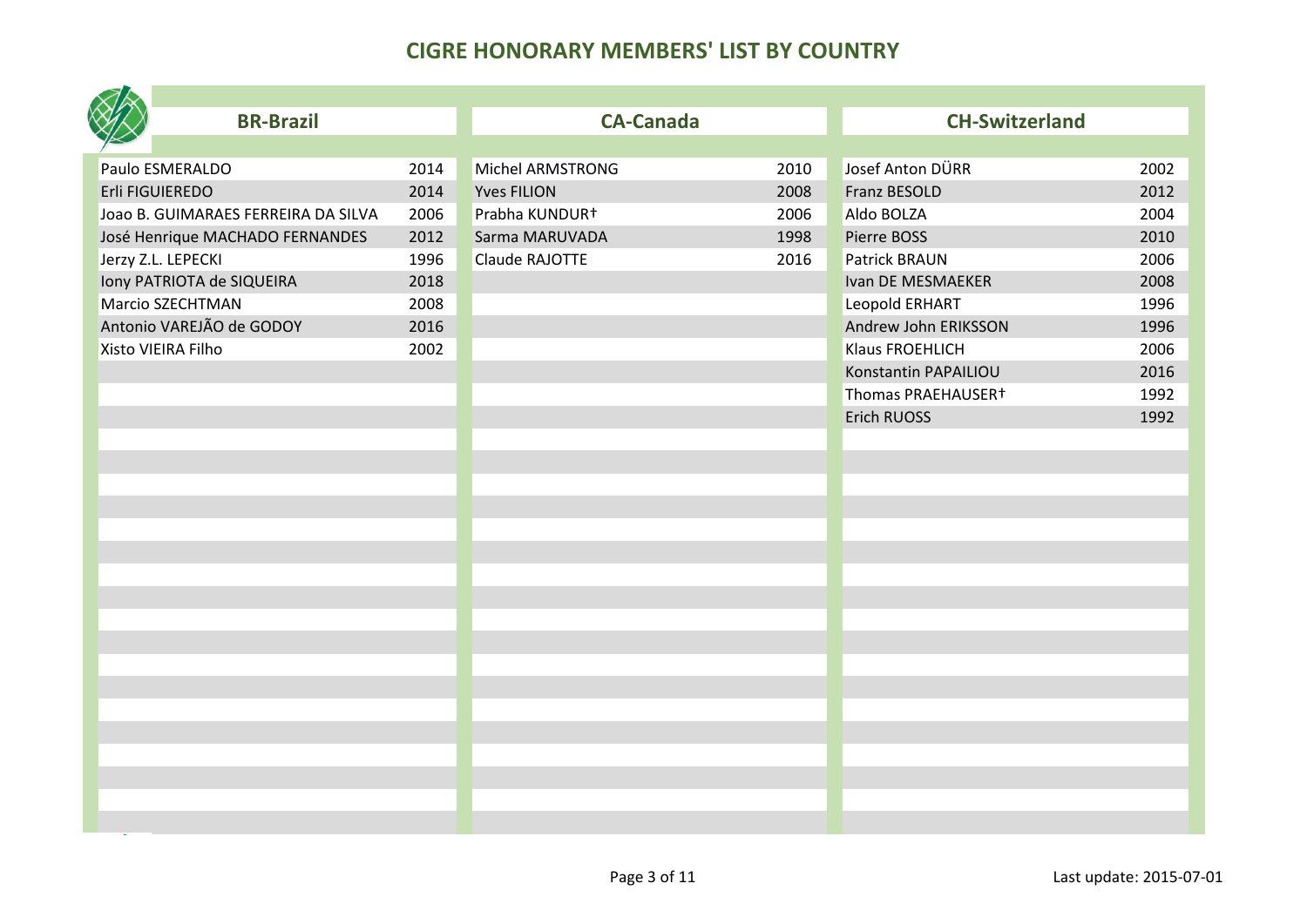|           | <b>CN-China</b> | <b>DE-Germany</b>      |      | <b>DK-Denmark</b>        |      |
|-----------|-----------------|------------------------|------|--------------------------|------|
|           |                 |                        |      |                          |      |
| Hao GUO   | 2006            | <b>Reinhart BAEHR</b>  | 2000 | Jorgen Falck CHRISTENSEN | 1998 |
| Ruomei LI | 2014            | Ernst GOCKENBACH       | 2010 | <b>Niels HAASE</b>       | 2006 |
|           |                 | Josef KINDERSBERGER    | 2016 | Jorgen S. CHRISTENSEN    | 2018 |
|           |                 | Klaus Peter MÜLLER     | 2006 |                          |      |
|           |                 | Egon F. PESCHKE+       | 1992 |                          |      |
|           |                 | Dusan POVH             | 2002 |                          |      |
|           |                 | <b>Rolf RENKE</b>      | 2000 |                          |      |
|           |                 | Karl-Heinz SCHNEIDER   | 1992 |                          |      |
|           |                 | Heinz-Helmut SCHRAMM   | 1996 |                          |      |
|           |                 | Reinhard G. SCHROTH    | 2006 |                          |      |
|           |                 | Jürgen SCHWARZ         | 2004 |                          |      |
|           |                 | Joachim VANZETTA       | 2016 |                          |      |
|           |                 | Rolf WINDMÖLLER        | 2010 |                          |      |
|           |                 | <b>Gerhard ZIEGLER</b> | 2002 |                          |      |
|           |                 |                        |      |                          |      |
|           |                 |                        |      |                          |      |
|           |                 |                        |      |                          |      |
|           |                 |                        |      |                          |      |
|           |                 |                        |      |                          |      |
|           |                 |                        |      |                          |      |
|           |                 |                        |      |                          |      |
|           |                 |                        |      |                          |      |
|           |                 |                        |      |                          |      |
|           |                 |                        |      |                          |      |
|           |                 |                        |      |                          |      |
|           |                 |                        |      |                          |      |
|           |                 |                        |      |                          |      |
|           |                 |                        |      |                          |      |
|           |                 |                        |      |                          |      |
|           |                 |                        |      |                          |      |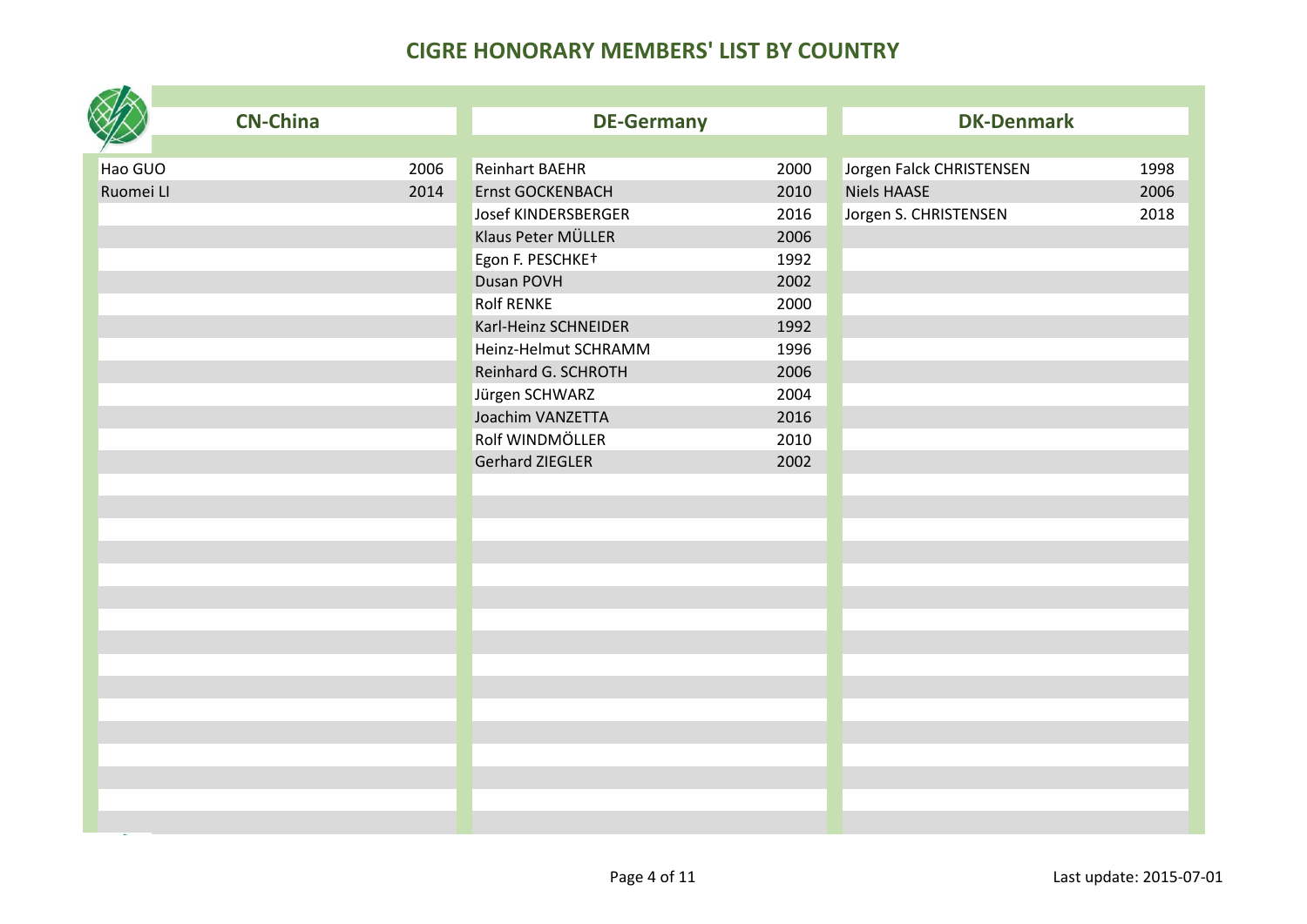|              | <b>EG-Egypt</b> |      | <b>ES-Spain</b>        |      | <b>FI-Finland</b> |      |
|--------------|-----------------|------|------------------------|------|-------------------|------|
|              |                 |      |                        |      |                   |      |
| Fouad TAHER+ |                 | 2002 | Javier AMANTEGUI       | 2010 | Rauno K. KOSKINEN | 1992 |
|              |                 |      | Fernando GONZALO ORTIZ | 2006 |                   |      |
|              |                 |      | <b>Carlos SAMITIER</b> | 2016 |                   |      |
|              |                 |      | Fernando SOTO MARTOS   | 2010 |                   |      |
|              |                 |      |                        |      |                   |      |
|              |                 |      |                        |      |                   |      |
|              |                 |      |                        |      |                   |      |
|              |                 |      |                        |      |                   |      |
|              |                 |      |                        |      |                   |      |
|              |                 |      |                        |      |                   |      |
|              |                 |      |                        |      |                   |      |
|              |                 |      |                        |      |                   |      |
|              |                 |      |                        |      |                   |      |
|              |                 |      |                        |      |                   |      |
|              |                 |      |                        |      |                   |      |
|              |                 |      |                        |      |                   |      |
|              |                 |      |                        |      |                   |      |
|              |                 |      |                        |      |                   |      |
|              |                 |      |                        |      |                   |      |
|              |                 |      |                        |      |                   |      |
|              |                 |      |                        |      |                   |      |
|              |                 |      |                        |      |                   |      |
|              |                 |      |                        |      |                   |      |
|              |                 |      |                        |      |                   |      |
|              |                 |      |                        |      |                   |      |
|              |                 |      |                        |      |                   |      |
|              |                 |      |                        |      |                   |      |
|              |                 |      |                        |      |                   |      |
|              |                 |      |                        |      |                   |      |
|              |                 |      |                        |      |                   |      |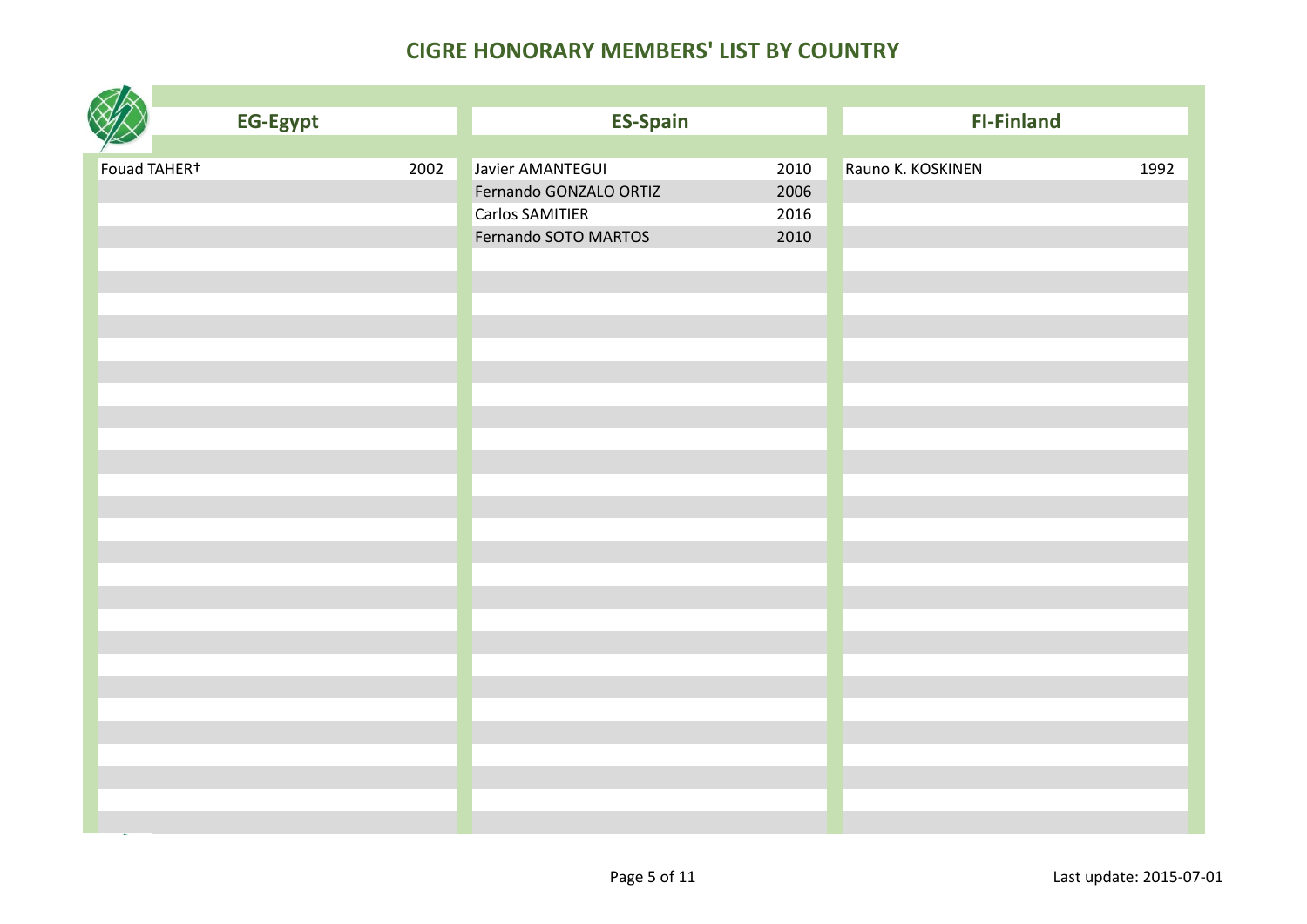| <b>FR-France</b>                |      | <b>GB-United Kingdom</b> |      | <b>GR-Greece</b>           |      |
|---------------------------------|------|--------------------------|------|----------------------------|------|
|                                 |      |                          |      |                            |      |
| Pierre ARGAUT                   | 2016 | Dennis J. ALLAN          | 1994 | <b>Nikos HATZIARGYRIOU</b> | 2014 |
| Jacques CLADÉ                   | 1992 | <b>Bjarne ANDERSEN</b>   | 2014 |                            |      |
| <b>Bernard-Michel DALLE</b>     | 2010 | John H. BANKS            | 1996 |                            |      |
| Georges DE MONTRAVEL            | 2010 | W.J. CHEETHAM            | 1996 |                            |      |
| Christian DUBANTON <sup>+</sup> | 1996 | J.M. HODGE <sup>+</sup>  | 1994 |                            |      |
| Philippe GUUINIC                | 2004 | Christopher John JONES   | 2012 |                            |      |
| Marc HÉROUARD                   | 2000 | <b>Colin RAY</b>         | 2008 |                            |      |
| <b>Robert MAHLER</b>            | 2004 | Mark Andrew WALDRON      | 2012 |                            |      |
| <b>Yves MAUGAIN</b>             | 2018 | David J. WALLIS          | 2004 |                            |      |
| André MERLIN                    | 1994 |                          |      |                            |      |
| François MESLIER                | 2002 |                          |      |                            |      |
| <b>Liliane NEY</b>              | 2012 |                          |      |                            |      |
|                                 |      |                          |      |                            |      |
|                                 |      |                          |      |                            |      |
|                                 |      |                          |      |                            |      |
|                                 |      |                          |      |                            |      |
|                                 |      |                          |      |                            |      |
|                                 |      |                          |      |                            |      |
|                                 |      |                          |      |                            |      |
|                                 |      |                          |      |                            |      |
|                                 |      |                          |      |                            |      |
|                                 |      |                          |      |                            |      |
|                                 |      |                          |      |                            |      |
|                                 |      |                          |      |                            |      |
|                                 |      |                          |      |                            |      |
|                                 |      |                          |      |                            |      |
|                                 |      |                          |      |                            |      |
|                                 |      |                          |      |                            |      |
|                                 |      |                          |      |                            |      |
|                                 |      |                          |      |                            |      |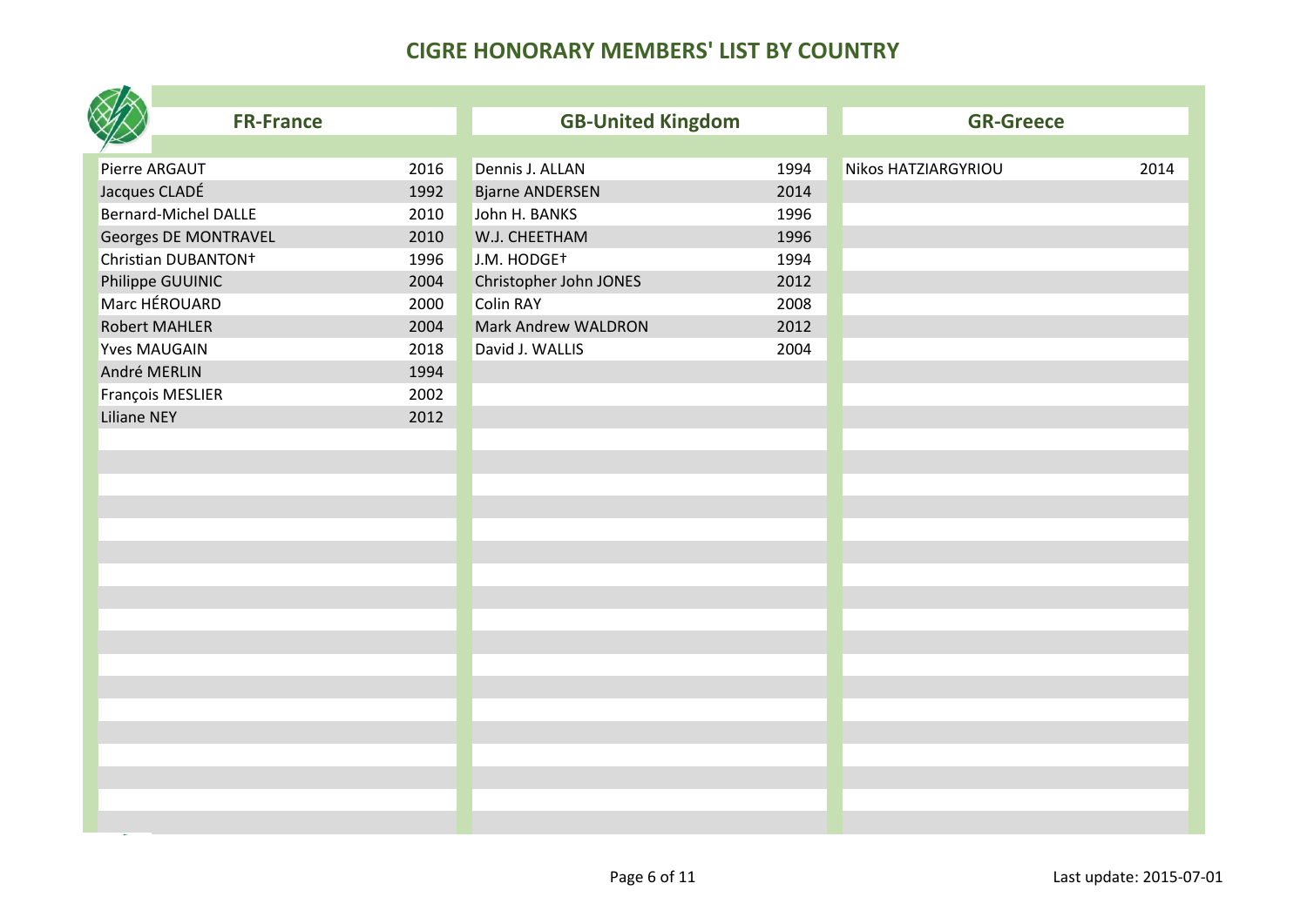|                      | <b>HU-Hungary</b> |      |              | <b>IN-India</b> |      | <b>IT-Italy</b>             |      |
|----------------------|-------------------|------|--------------|-----------------|------|-----------------------------|------|
|                      |                   |      |              |                 |      |                             |      |
| <b>Istvan KROMER</b> |                   | 2004 | C.V.J. VARMA |                 | 1994 | Angelo INVERNIZZI           | 2008 |
|                      |                   |      |              |                 |      | Giancarlo MANZONI           | 1996 |
|                      |                   |      |              |                 |      | Antonio NEGRI               | 2012 |
|                      |                   |      |              |                 |      | Carlo Alberto NUCCI         | 2012 |
|                      |                   |      |              |                 |      | Mario SFORZINI              | 1992 |
|                      |                   |      |              |                 |      | Lorenzo THIONE <sup>+</sup> | 2002 |
|                      |                   |      |              |                 |      |                             |      |
|                      |                   |      |              |                 |      |                             |      |
|                      |                   |      |              |                 |      |                             |      |
|                      |                   |      |              |                 |      |                             |      |
|                      |                   |      |              |                 |      |                             |      |
|                      |                   |      |              |                 |      |                             |      |
|                      |                   |      |              |                 |      |                             |      |
|                      |                   |      |              |                 |      |                             |      |
|                      |                   |      |              |                 |      |                             |      |
|                      |                   |      |              |                 |      |                             |      |
|                      |                   |      |              |                 |      |                             |      |
|                      |                   |      |              |                 |      |                             |      |
|                      |                   |      |              |                 |      |                             |      |
|                      |                   |      |              |                 |      |                             |      |
|                      |                   |      |              |                 |      |                             |      |
|                      |                   |      |              |                 |      |                             |      |
|                      |                   |      |              |                 |      |                             |      |
|                      |                   |      |              |                 |      |                             |      |
|                      |                   |      |              |                 |      |                             |      |
|                      |                   |      |              |                 |      |                             |      |
|                      |                   |      |              |                 |      |                             |      |
|                      |                   |      |              |                 |      |                             |      |
|                      |                   |      |              |                 |      |                             |      |
|                      |                   |      |              |                 |      |                             |      |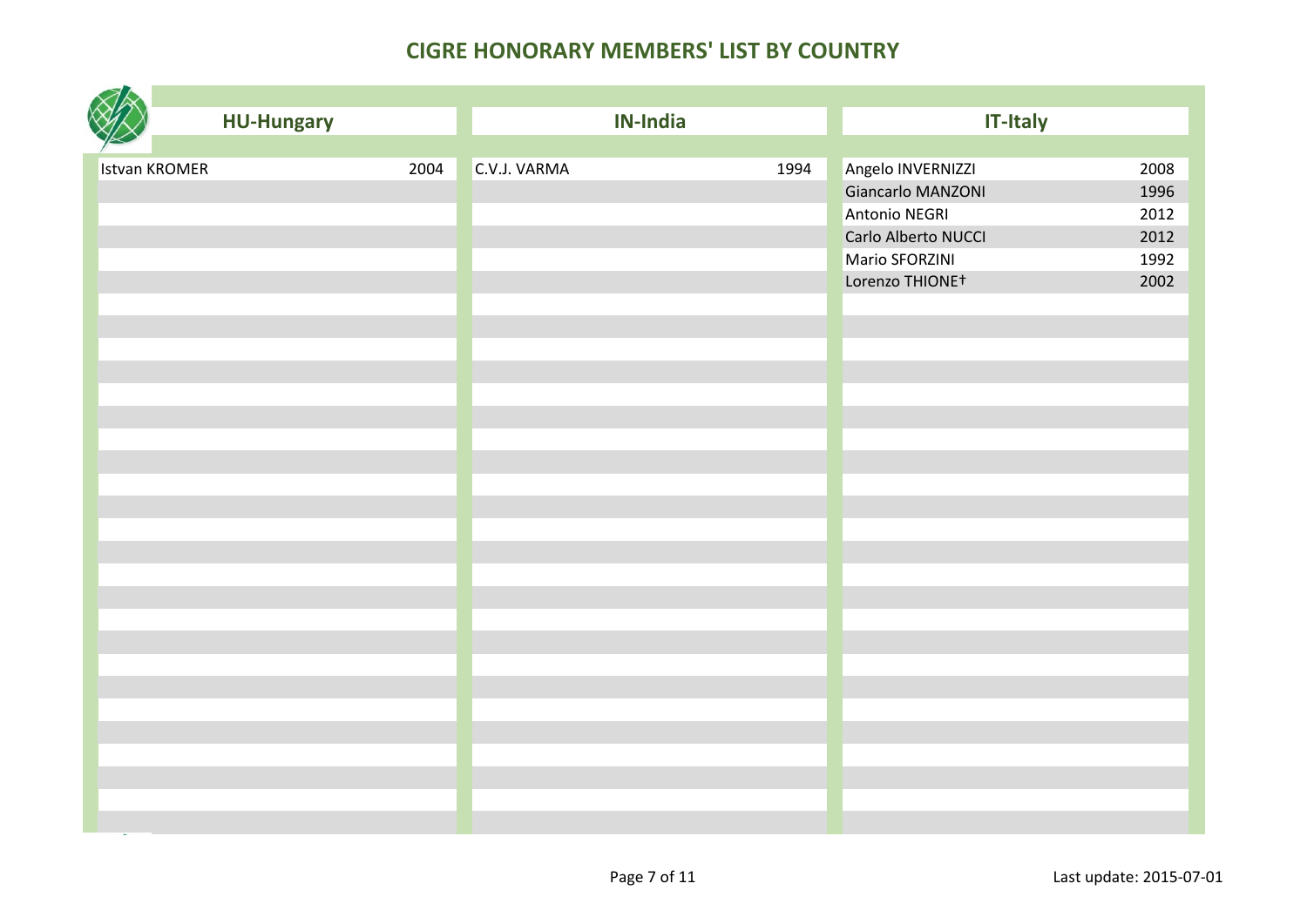| JP-Japan                | <b>NL-Netherlands</b> |      | <b>NO-Norway</b>     |      |
|-------------------------|-----------------------|------|----------------------|------|
|                         |                       |      |                      |      |
| 2008<br>Takashi HAYASHI | Johan J. SMIT         | 2004 | Kjell BJORLOW-LARSEN | 1998 |
| Hiroki ITO<br>2018      | Auke WIERSMA          | 2008 | Olav FOSSO           | 2014 |
| Yasuji SEKINE<br>2000   | Theo YKEMA            | 1992 | Kare SCHJETNE        | 1994 |
| Ishiro TAI<br>2014      |                       |      |                      |      |
|                         |                       |      |                      |      |
|                         |                       |      |                      |      |
|                         |                       |      |                      |      |
|                         |                       |      |                      |      |
|                         |                       |      |                      |      |
|                         |                       |      |                      |      |
|                         |                       |      |                      |      |
|                         |                       |      |                      |      |
|                         |                       |      |                      |      |
|                         |                       |      |                      |      |
|                         |                       |      |                      |      |
|                         |                       |      |                      |      |
|                         |                       |      |                      |      |
|                         |                       |      |                      |      |
|                         |                       |      |                      |      |
|                         |                       |      |                      |      |
|                         |                       |      |                      |      |
|                         |                       |      |                      |      |
|                         |                       |      |                      |      |
|                         |                       |      |                      |      |
|                         |                       |      |                      |      |
|                         |                       |      |                      |      |
|                         |                       |      |                      |      |
|                         |                       |      |                      |      |
|                         |                       |      |                      |      |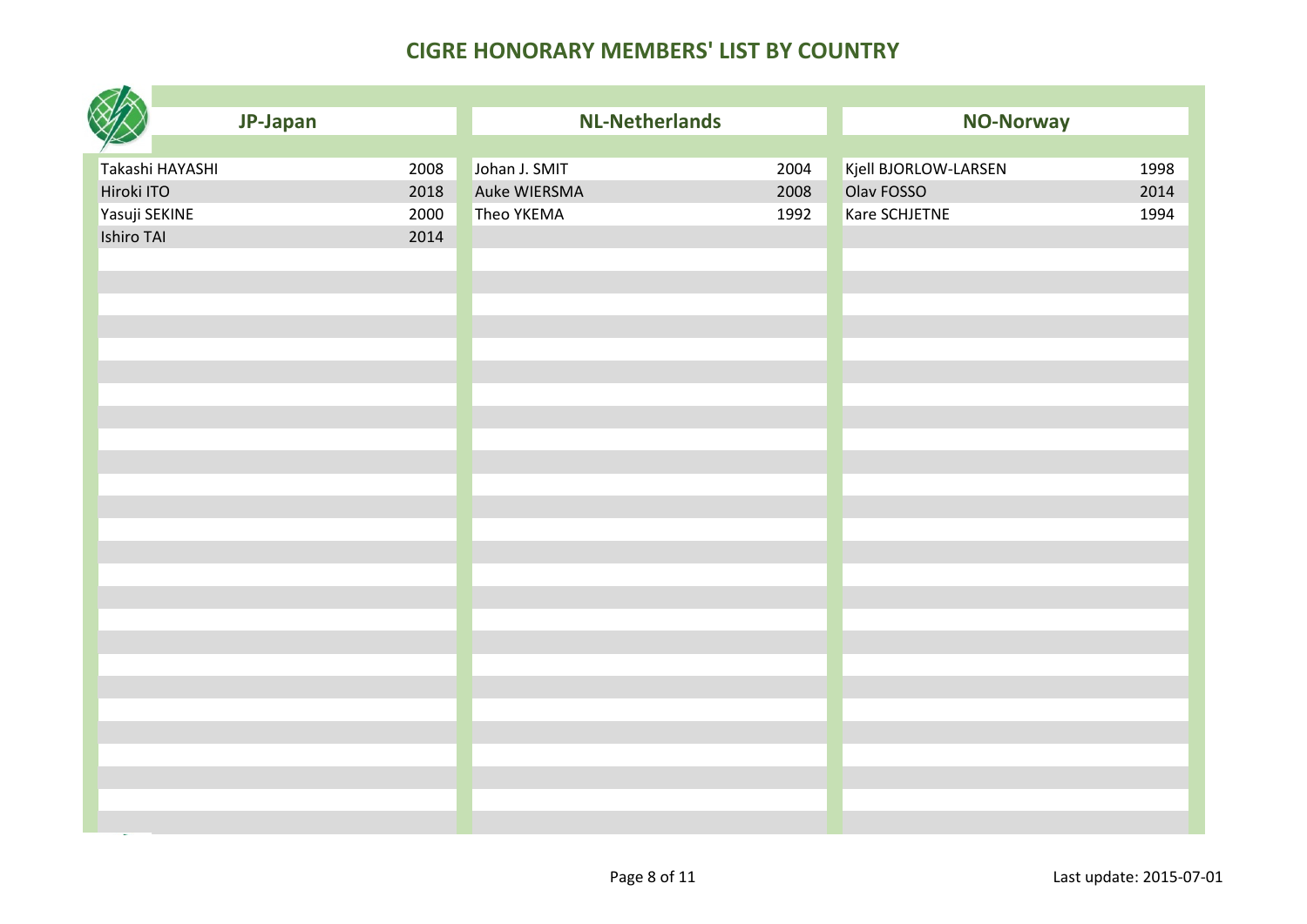| <b>PT-Portugal</b>             |      | <b>RU-Russia</b>            |      | <b>SE-Sweden</b>           |      |
|--------------------------------|------|-----------------------------|------|----------------------------|------|
|                                |      |                             |      |                            |      |
| Joao A. do NASCIMENTO-BAPTISTA | 2006 | Anatoly DYAKOV <sup>+</sup> | 2014 | <b>Gunnar ASPLUND</b>      | 2014 |
|                                |      |                             |      | Michel CHAMIA <sup>+</sup> | 2000 |
|                                |      |                             |      | Stig GOETHE                | 2002 |
|                                |      |                             |      | Kjell ISAKSSON             | 2010 |
|                                |      |                             |      | Sture H. LARSSON           | 2006 |
|                                |      |                             |      | Kjell PETTERSSON           | 2002 |
|                                |      |                             |      | Fredrik L. RÜTER           | 2010 |
|                                |      |                             |      |                            |      |
|                                |      |                             |      |                            |      |
|                                |      |                             |      |                            |      |
|                                |      |                             |      |                            |      |
|                                |      |                             |      |                            |      |
|                                |      |                             |      |                            |      |
|                                |      |                             |      |                            |      |
|                                |      |                             |      |                            |      |
|                                |      |                             |      |                            |      |
|                                |      |                             |      |                            |      |
|                                |      |                             |      |                            |      |
|                                |      |                             |      |                            |      |
|                                |      |                             |      |                            |      |
|                                |      |                             |      |                            |      |
|                                |      |                             |      |                            |      |
|                                |      |                             |      |                            |      |
|                                |      |                             |      |                            |      |
|                                |      |                             |      |                            |      |
|                                |      |                             |      |                            |      |
|                                |      |                             |      |                            |      |
|                                |      |                             |      |                            |      |
|                                |      |                             |      |                            |      |
|                                |      |                             |      |                            |      |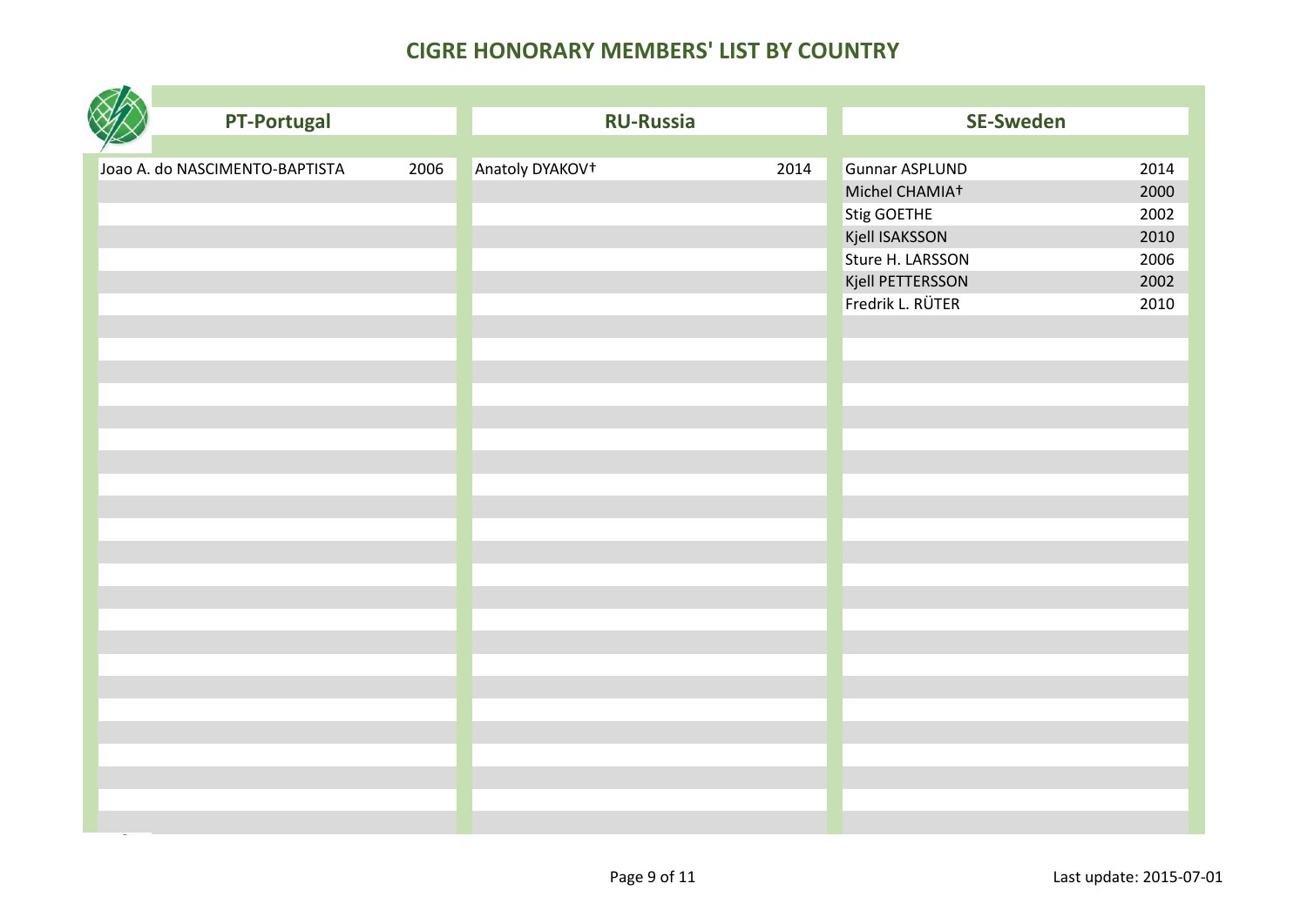| SI-Slovenia            | <b>TH-Thailand</b>         | <b>US-United States</b>       |
|------------------------|----------------------------|-------------------------------|
|                        |                            |                               |
| 2018<br>Krešimir BAKIC | Norkun SITTHIPHONG<br>2016 | John H. BRUNKE<br>2002        |
|                        |                            | Clark W. GELLINGS<br>2010     |
|                        |                            | Ralph S. GENS+<br>1992        |
|                        |                            | Narain G. HINGORANI<br>1996   |
|                        |                            | Andrew OTT<br>2018            |
|                        |                            | Pouyan POURBEIK<br>2016       |
|                        |                            | Clive W. REED<br>1998         |
|                        |                            | Harold N. SCHERER-Jr.<br>2000 |
|                        |                            | Hans E. WEINRICH<br>2004      |
|                        |                            | Willis S. WHITE<br>1992       |
|                        |                            |                               |
|                        |                            |                               |
|                        |                            |                               |
|                        |                            |                               |
|                        |                            |                               |
|                        |                            |                               |
|                        |                            |                               |
|                        |                            |                               |
|                        |                            |                               |
|                        |                            |                               |
|                        |                            |                               |
|                        |                            |                               |
|                        |                            |                               |
|                        |                            |                               |
|                        |                            |                               |
|                        |                            |                               |
|                        |                            |                               |
|                        |                            |                               |
|                        |                            |                               |
|                        |                            |                               |